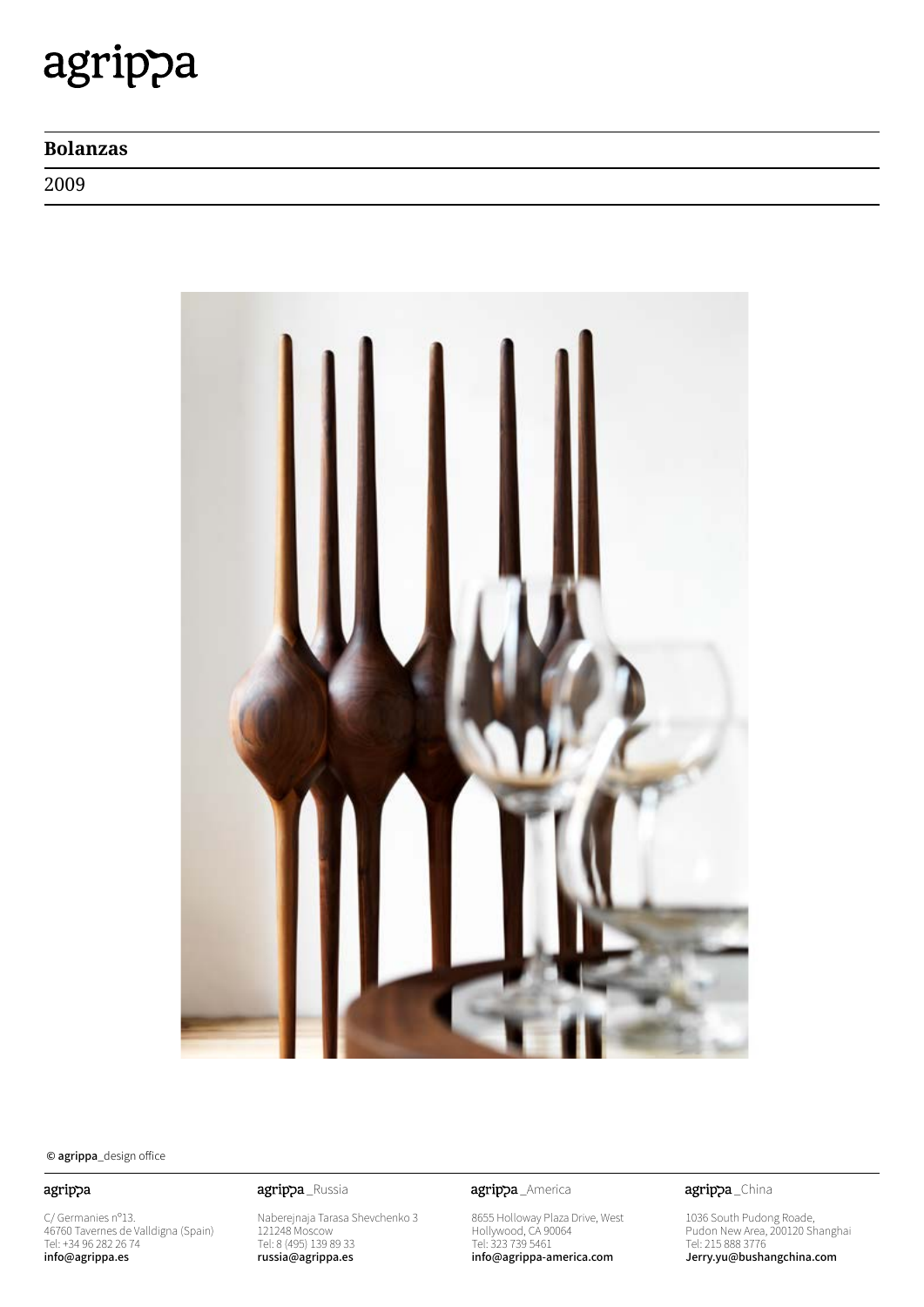# agrippa

2009

Bolanzas Hanger utilizes the naturalistic concept of simple shapes joining to create a sum of beautiful unison. Base in brushed steel.

Bolanza, una bola atravesada por una lanza y revestida con<br>un manto de caramelo, vocablo inventado para definir un elemento molecular que forma parte de un conjunto superior, Bolanzas.

Un racimo imantado que ordena sus piezas en un baile asimétrico.

Shipment information

| Qty                                        | 1 hox                                                        |
|--------------------------------------------|--------------------------------------------------------------|
| Volume                                     | 0,89 m <sup>3</sup> / 31,43 ft <sup>3</sup>                  |
| Gross weight                               | 110 kg. / 49,89 lb.                                          |
| Item dimension<br>(width x depth x height) | $100 \times 50 \times 176$ cm.<br>39,37 " x 20,47 " x 68,5 " |







90 cm. / 35,50"



© agrippa \_design office

#### agrippa

C/ Germanies nº13. 46760 Tavernes de Valldigna (Spain) Tel: +34 96 282 26 74 info@agrippa.es

\_Russia \_America

Naberejnaja Tarasa Shevchenko 3 121248 Moscow Tel: 8 (495) 139 89 33 russia@agrippa.es

8655 Holloway Plaza Drive, West Hollywood, CA 90064 Tel: 323 739 5461 info@agrippa-america.com

agrippa\_China

42 cm. / 16,50"

42 cm. / 16,50"

158 cm. / 62,25"

158 cm. / 62,25"

1036 South Pudong Roade, Pudon New Area, 200120 Shanghai Tel: 215 888 3776 Jerry.yu@bushangchina.com